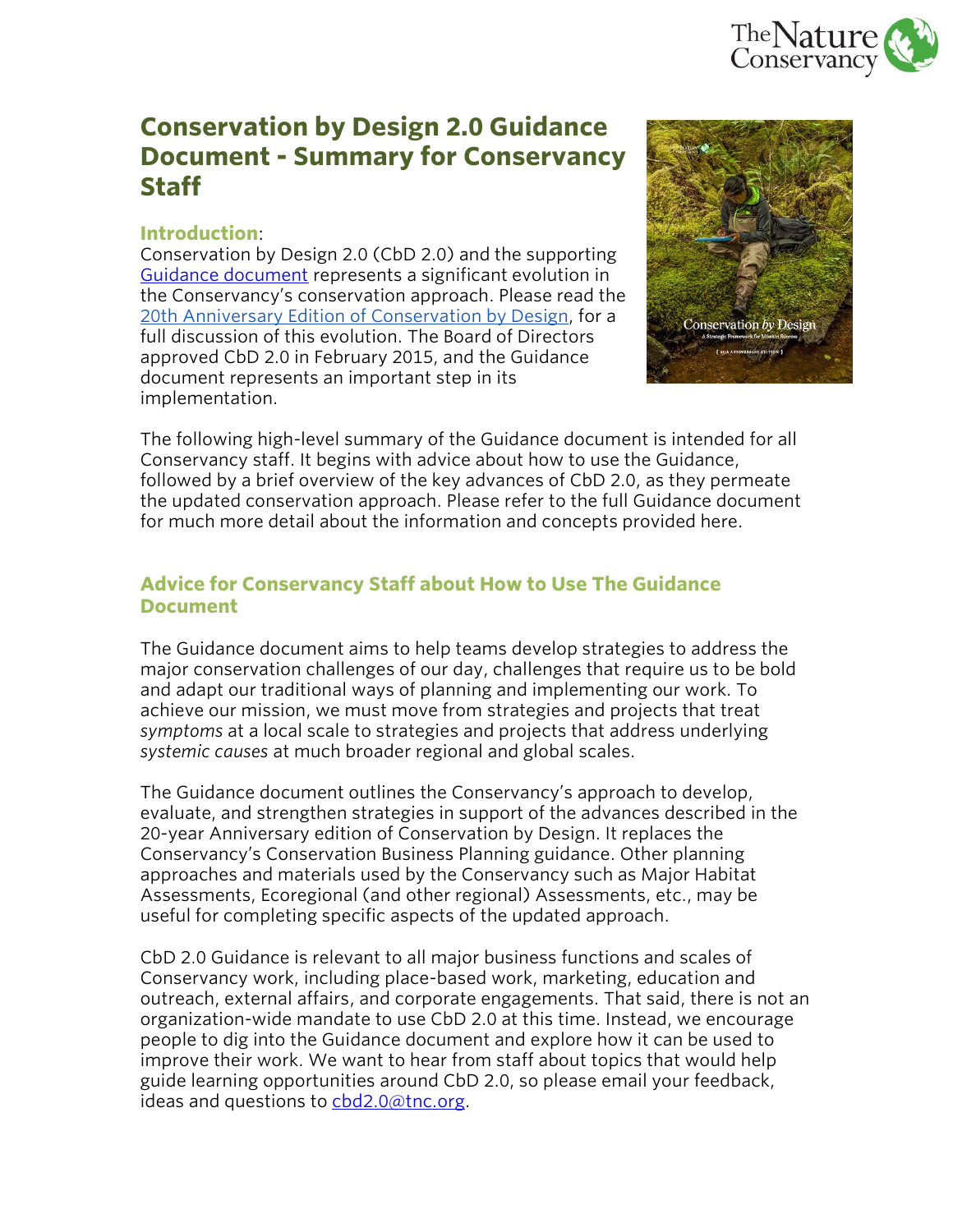Given the increasingly global scale of the challenges we seek to address, and our intent to drive our work in ways that contribute to systemic change, CbD 2.0 is most appropriately applied sequentially from global to regional to whole system scales. This approach better ensures that work at smaller scales adds up to more than the sum of the parts in contributing to larger system-scale impact. For this reason, we strongly encourage practitioners of CbD 2.0 to include in their framing and scoping a consideration of conservation efforts that may be happening elsewhere and at higher levels, so that their proposed engagement can align with, contribute to, leverage and advance those larger scale strategies and initiatives. Conservancy staff who have questions about organizational expectations around CbD 2.0 implementation should refer to information provided on the [CbD 2.0 page](https://connect.tnc.org/sites/CBDR/CbDRefresh/Pages/Home.aspx) on CONNECT.

# **Key Advances**

The CbD 2.0 conservation process builds off the strong and widely adopted approach of adaptive management, a structured, iterative process of systematically testing assumptions to learn, adapt, and improve decisionmaking in the face of uncertainty. From previous applications of this approach in conservation, CbD 2.0 has evolved to incorporate four major advances: 1) explicitly consider linkages between people and nature, 2) design interventions focused on creating systemic change, 3) integrate spatial planning with the development of new conservation strategies, and 4) robustly draw upon and build the evidence base for conservation.

#### People in Conservation

Today, no natural systems exist without some form of human influence, nor social systems without nature. We increasingly recognize that social and ecological systems and the challenges they face are not just linked, but are truly interconnected, and are co-evolving across space and time. Scientists from many disciplines increasingly use the term "socio-ecological system" to describe coupled human-environment systems.

Conservation success is most sustainable when it is the result of systemic change within a socio-ecological system, whereby people recognize the benefits they receive from nature and how their decisions impact nature's ability to provide these benefits. Once this complex connection is understood, people are compelled to act to conserve nature, thus creating or reinforcing an enduring virtuous cycle. Accordingly, the entry point for CbD 2.0 is a socio-ecological system that provides the bounds for identifying significant problems facing people and nature. Importantly, the scale of a socio-ecological system can be the globe, a major region, a country, or a landscape, seascape, or watershed (e.g., whole system). In addition, these systems may be defined in combination with ecological (e.g., a river basin) and/or human (e.g., a city, agricultural system, geography covered by a policy) attributes.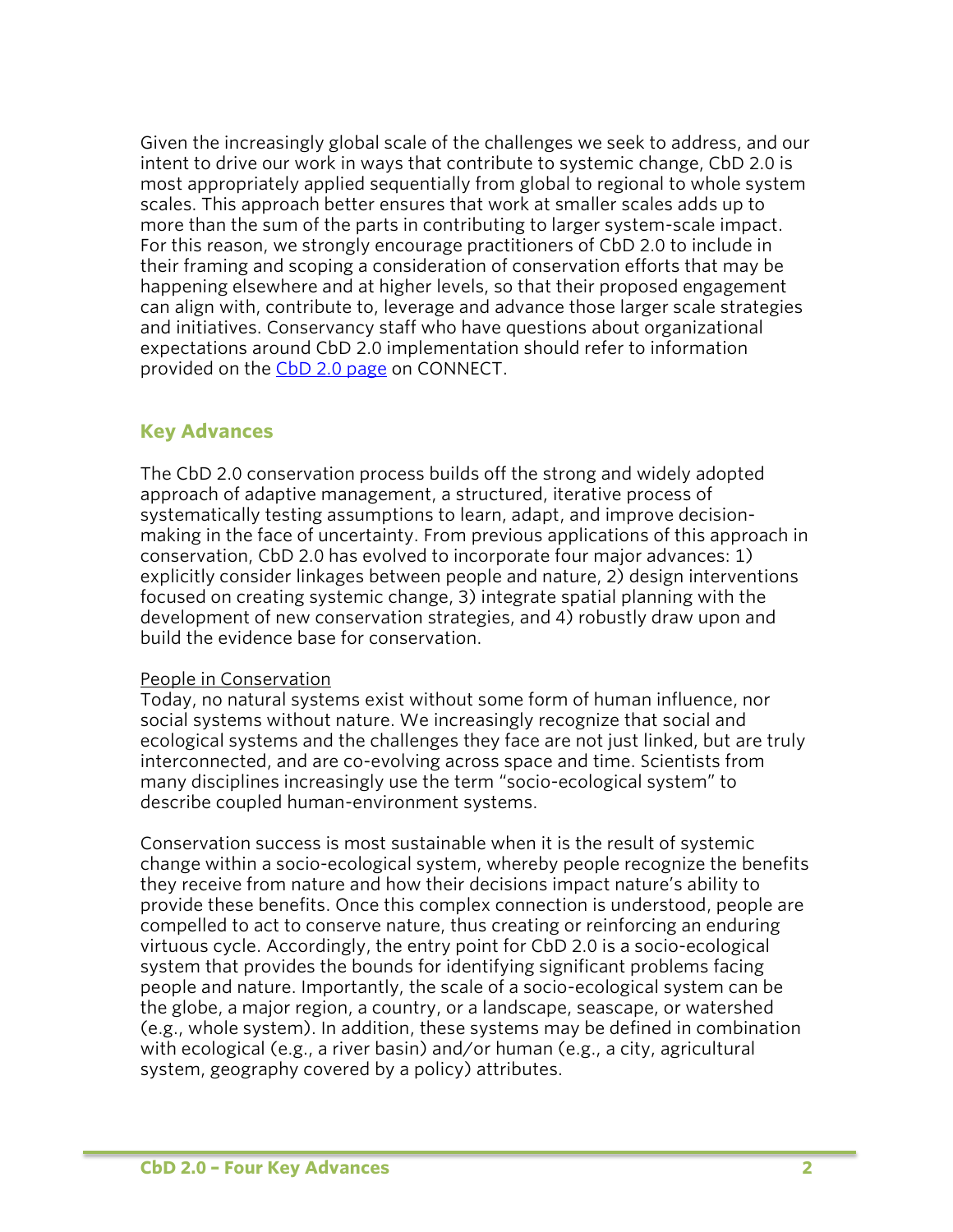In the interest of transforming the relationship between people and nature to a more positive one, and to strengthen existing positive relationships, we aim to prioritize conservation solutions that both benefit nature and improve people's lives. However, in some cases the needs of people and nature will be in conflict. As such, there will be times and places where we design conservation activities that protect nature for its intrinsic value, even when there is no obvious, immediate material or economic benefit to people. Further, human preferences and needs vary from person to person and group to group, increasing the likelihood that some individuals and groups may oppose particular projects. Such opposition does not necessarily mean that a project should not be undertaken; however, we must ensure that vulnerable, disadvantaged, and marginalized people and communities are not harmed and that social safeguards are incorporated into project planning and implementation.

We tangibly account for people in conservation in several ways in the Guidance document. First, we emphasize how environmental changes affect all types of people, and in turn how conservation actions can positively or negatively influence people's relationship to nature. Second, we offer a human well-being framework to systematically identify how our conservation strategies directly and indirectly affect these groups of people to ensure that we consistently consider all aspects of human well-being and how they may or may not intersect with conservation. Finally, we provide formal social safeguards considerations. Taken together, our framing and tools allow us to articulate and develop plans to maximize opportunities to benefit human well-being and minimize or avoid risks to people caused by our conservation strategies, which helps to increase the impact and sustainability of our work.

Because we focus on transforming the relationship between people and nature *through conservation* rather than solely on human development, we limit our work to the aspects of people's lives that are connected to nature. These aspects are not fixed globally, but vary from place to place based on people's livelihoods and preferences how the project's socio-ecological system currently functions. These aspects are also subject to change as political, technological, economic, cultural, and other factors shift in the future. The Guidance document will help practitioners identify which aspects of people's lives are connected to conservation in each case.

#### Imperative for Systemic Change

Explicit in CbD 2.0 is the expectation that conservationists increasingly seek to effect systemic change within the socio-ecological systems in which they work. Systemic change refers to creating, strengthening, or shifting the social, economic, political, and cultural systems that comprise and sustain a socioecological system. CbD 2.0 clarifies that the future of nature and the future of human civilization are interdependent. However, the major systems commonly used to describe the forces affecting that common future - economic, political, and social - do not adequately reflect this interdependence. In short, unless we act to address systemic causes, we are likely to fail in our mission.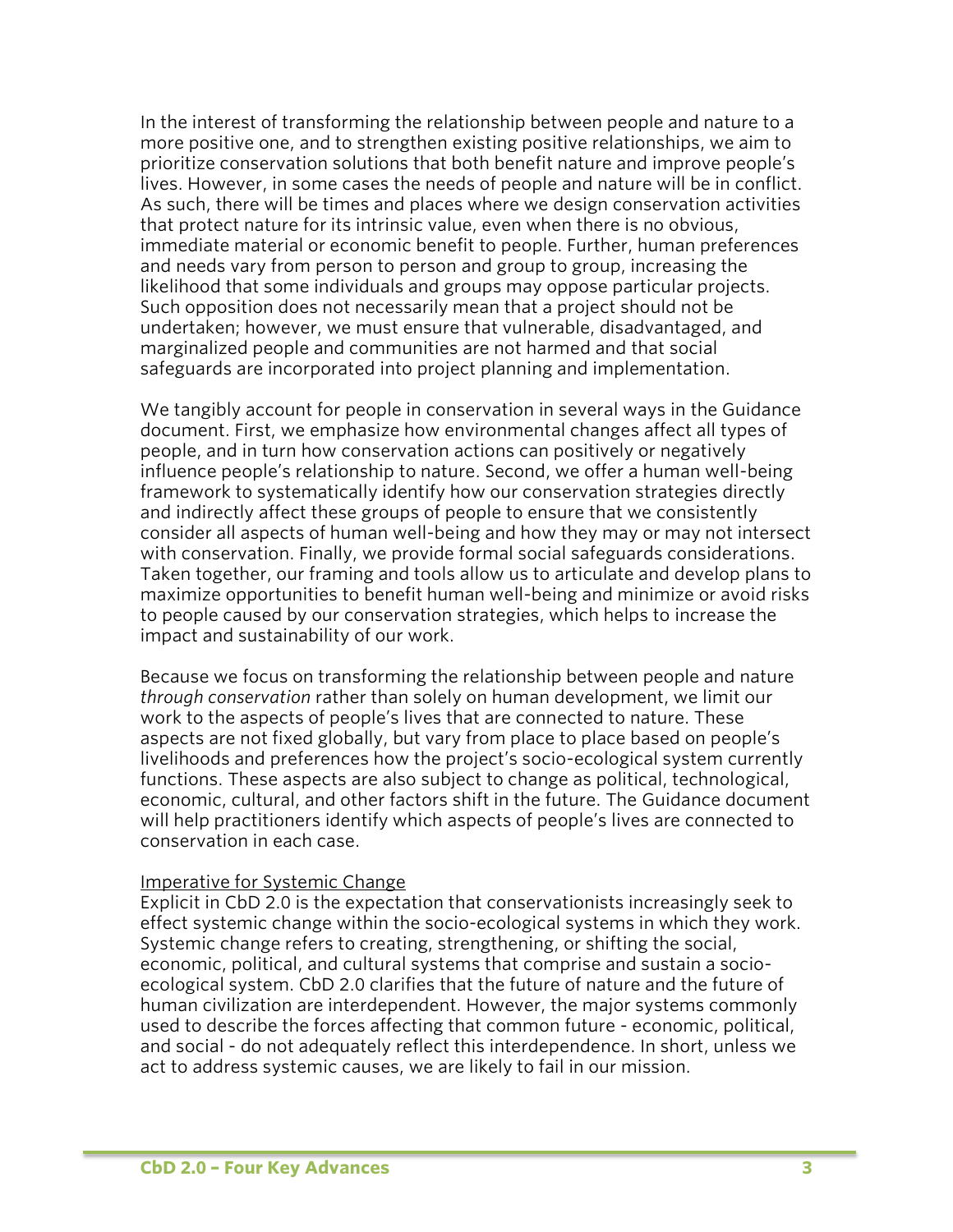We note that achieving systemic change may take longer, often significantly longer, than the duration considered by a typical conservation project. Further, conservation outcomes will likely increasingly be framed as policy, practice, or behavior outcomes (e.g., in terms of changed human behavior and changing the sets of "rules" – formal and informal – that guide people's behavior). When this is the case, teams should clearly describe the relationship between achieving behavior change, policy, or practice outcomes and meeting the longer-term outcomes for nature and people. Finally, being skilled at systems thinking is critical in order to be able to develop strategies aimed at achieving systemic change. We acknowledge here that this field is a growth area for the Conservancy. Over the next several years we intend to focus our organizational learning around these topics of systems thinking and strategies for achieving systemic change.

#### Spatial and Strategic Planning

The Conservancy and many other conservation organizations have a strong history in creating maps that identify critical ecological information such as where important biodiversity remains and which locations are likely to be more resilient to climate change. This information remains highly relevant as it provides foundational information for developing strategies. Achieving systemic change that benefits socio-ecological systems requires us to harness this spatially explicit information about biodiversity, along with additional types of spatially explicit data, including social, economic, and political data, to develop effective strategies that consider the many dimensions impacting conservation efforts.

In the CbD 2.0 Guidance document we focus on how spatial planning can be integrated with strategy development to tell us *what* actions are needed *where* in order to achieve systemic change. The resultant strategy and opportunity maps can show where investments in specific strategies will be most effective. This ensures that investments are targeted to affect the places where they have the most benefit to the larger socio-ecological system, and allow robust estimates of the magnitude of change possible with a given strategy. Such mapping also lends itself to comparisons among alternative strategies, including cost-benefit analyses.

#### Evidence Base

An evidence base refers to a body of knowledge about how socio-ecological systems behave. The evidence base includes knowledge ranging from scientific assessments to traditional knowledge and may exist in many forms including white papers, reports, peer reviewed literature, primary data, interviews, traditional oral accounts, government records, and social media content. Note that the evidence base on its own will not sufficiently disseminate new knowledge about how to accomplish these strategies; we must also commit to proactively sharing what we learn. Conversely, sharing knowledge without a commitment to increasing the evidence is a lost opportunity, and is also insufficient on its own. We advocate for evidence coupled with knowledge sharing, as it is this combination of skills and commitments that is needed to truly advance conservation.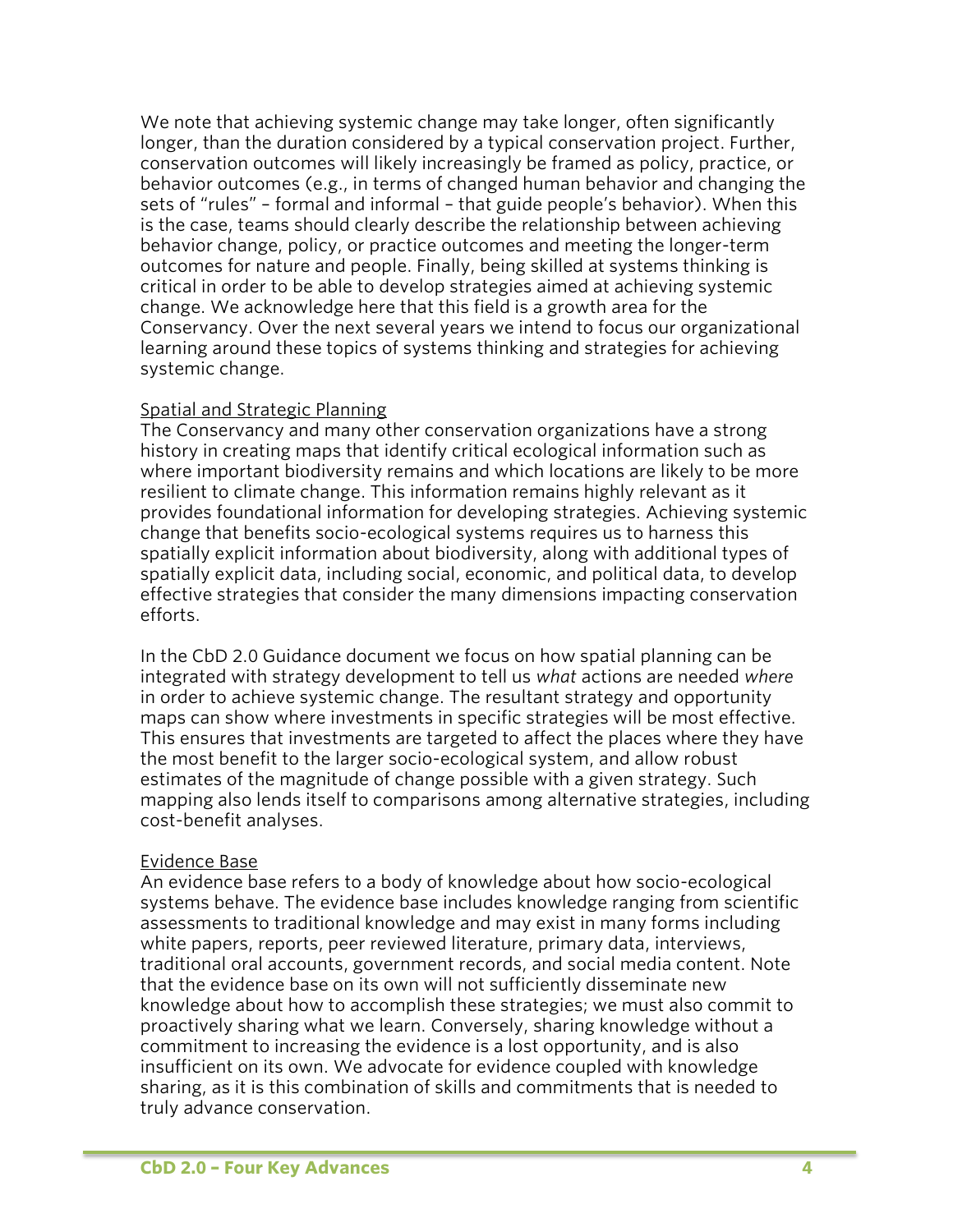Accountability to evidence is a hallmark of science-based decisions and organizations. Conservation strategies aimed at achieving systemic change depend on influencing others to act, and evidence that is relevant and effectively communicated to key audiences can be a critical asset for generating that influence. If available evidence is insufficient to generate that influence or manage important risks, then research and monitoring can be directed to address priority evidence gaps. Thus, CbD 2.0 emphasizes the generation, collection, synthesis, sharing, and leveraging of evidence. We've increased this emphasis so much so that this aspect of our work is called out explicitly in three of the five phases of CbD 2.0 described below.

# **High Level Overview of Conservation by Design 2.0 Approach**

CbD 2.0 contains 14 steps grouped into five phases. Here we list and describe the steps for each phase followed by some key points for consideration. Please keep in mind the key advances described above because they are relevant for every phase of the updated conservation approach.

# **Phase 1: Identify Challenges & Goals**

- 1. *Specify Planning Context*. Define the scope to ensure a focus on significant conservation problems and the relevant geographies where those challenges will be addressed.
- 2. *Conduct Situation Analysis*. In close collaboration with key stakeholders, analyze evidence to describe current and predicted future situations to identify conservation targets, directly related human interests, threats, drivers, risks, and opportunities for creating change.
- 3. *Draft Goal Statement*. Specify the minimum change needed to contribute to desired systemic change, both for nature and directly connected outcomes for human well-being.
- 4. *Share Advances in Knowledge Through Relevant Pathways*. Identify the key lessons you have learned in the process of identifying challenges and goals, determine who needs or will use that knowledge, then document and disseminate appropriately.

## **Key Points**

- CbD 2.0 uses a socio-ecological system as the entry point, and these types of systems are often defined differently than an ecoregion, which is defined exclusively by ecological attributes. The globe, a food production system for a country or region, and a river basin are all examples of socio-ecological systems.
- The situation analysis is a critical step in our updated conservation approach, and answers three questions: 1) What are the key challenges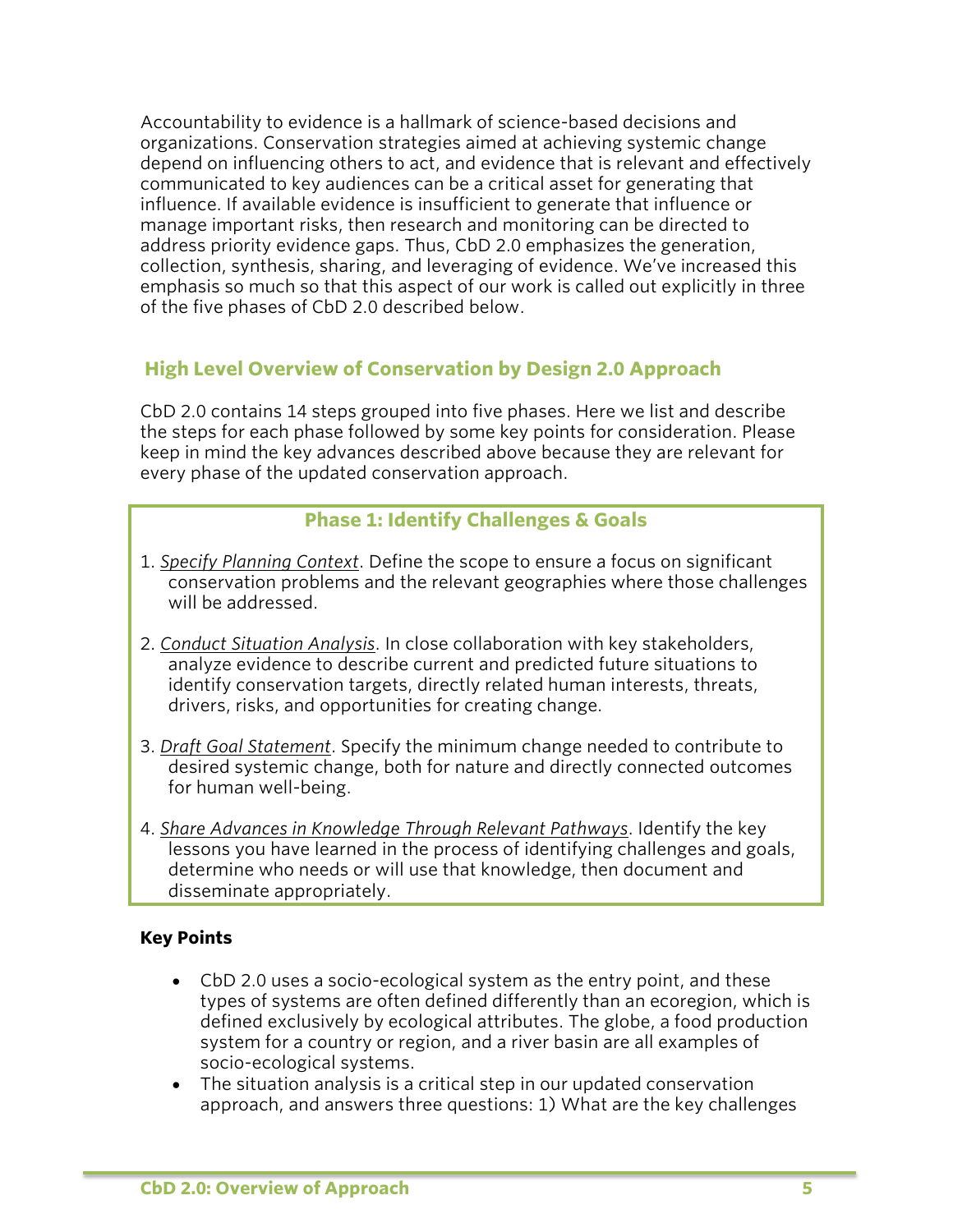to nature? 2) What are the key challenges to people and society? 3) Which are connected, and how?

- A robust situation analysis should illuminate those key challenges that incorporate multiple conservation primary interests, their connected social or economic primary interests, and their most powerful drivers of change in the current system, thus promoting identification of novel conservation strategies aimed at systemic change.
- Answering the above three questions during the situation analysis is not enough; we need to understand and document where the evidence is strongest for nature-people connections. By doing so we ensure that science informs our management decisions about priorities and strategies.
- Generating a minimum goal during Phase 1 is important as it will be used to assess whether we can impact the challenges we have identified.
- We advocate for evidence coupled with knowledge sharing, as this combination of skills and commitments is needed to truly advance conservation.

# **Phase 2: Map Strategies & Places**

- 5. *Identify Candidate Strategies*. Articulate potential strategies to meet your goals, using insights gained in the situation analysis to consider both known and novel strategies and to seek strategies that lead to systemic change.
- 6. *Construct Results Chains*. Articulate the logic for why proposed actions will change an undesired state to a desired state. Articulate the assumptions necessary for this to happen, and synthesize evidence regarding these assumptions.
- 7. *Strategy and Opportunity Mapping*. Characterize the potential magnitude of the effect of different candidate strategies, enabling the evaluation of the contribution of each strategy toward stated goals. This allows an estimate of the conservation return on investment (ROI) for each strategy, which can inform the selection of which strategies to implement. Strategy and opportunity mapping also aids the implementation of selected strategies by identifying where each strategy can most effectively touch down in space.
- 8. *Select Strategy or Strategies*. Identify strategies that, if successfully pursued, at least meet the minimum goal, have relatively good conservation ROI, avoid negative impacts to vulnerable people, and have acceptable levels of financial and reputational risk.
- 9. *Share Advances in Knowledge Through Relevant Pathways*. Identify the key lessons you have learned in the process of mapping strategies and opportunities, determine who needs or will use that knowledge, then document and disseminate appropriately.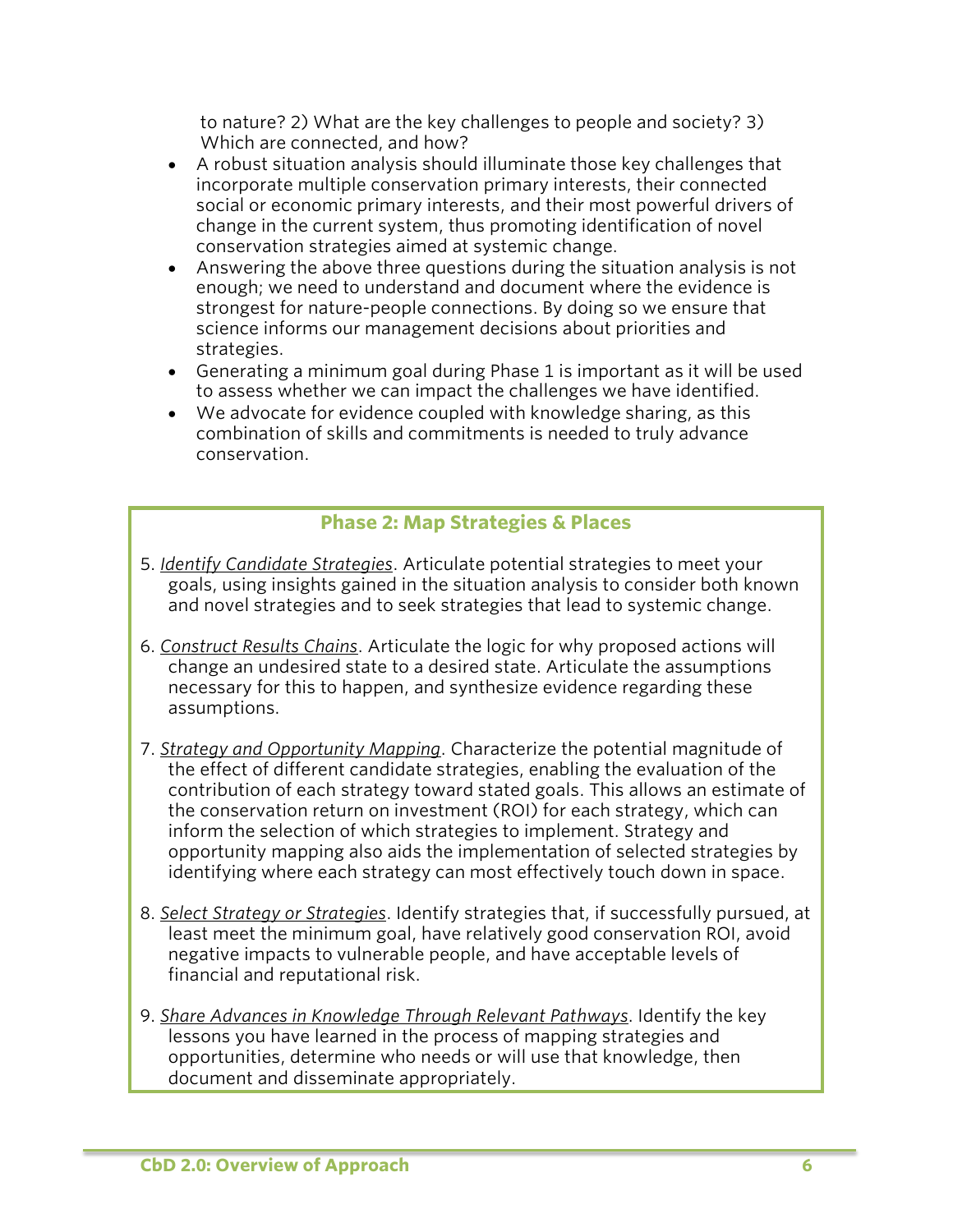## **Key Points**

- We aim to identify and select strategies that create systemic change, which requires us to identify whose behavior we are trying to change, and identifying opportunities to motivate this change.
- Strong results chains have resolved "leaps of faith" or "then a miracle happens" gaps in logic.
- As with the situation analysis work, it is critical to evaluate strength of evidence for a strategy's assumptions when completing the results chain. When evidence is determined to be insufficient it can point to priorities for research or monitoring.
- The minimum goal from Phase 1 of the work is used to help select strategies in the ROI process of Phase 2.
- Selected strategies should incorporate social safeguards to avoid, minimize, or mitigate, risks and harm to people resulting from our conservation work.
- In Phase 2 we continue our commitment to both build the evidence base and proactively share what we learn.

## **Phase 3: Finalize Outcomes & Develop Measures**

- 10. *Articulate Theory of Change*. Convert draft minimum goal statements into specific outcomes based on insights gained in developing results chain and strategy maps. Articulate the problem, the solution, and why your organization or team is positioned to implement the solution, in a succinct way that colleagues, partners, stakeholders and funders can understand and support.
- 11. *Define Measures and Create a Monitoring and Evaluation Plan*. Explain how essential evidence gaps and monitoring needs will be filled to determine project success or failure, mitigate legal and reputational risk, avoid and mitigate negative impacts, influence others to replicate and leverage work, satisfy donor expectations, and adaptively use monitoring and evaluation information to manage the project.

#### **Key Points**

- A strong theory of change brings all of the work of Phase 1 and Phase 2 together: minimum goals associated with key challenges are converted to outcomes, paired with solutions, and the rationale for "why now and why this team" is provided.
- The monitoring plan developed during Phase 3 should help build the evidence base and be designed to help mitigate risks.